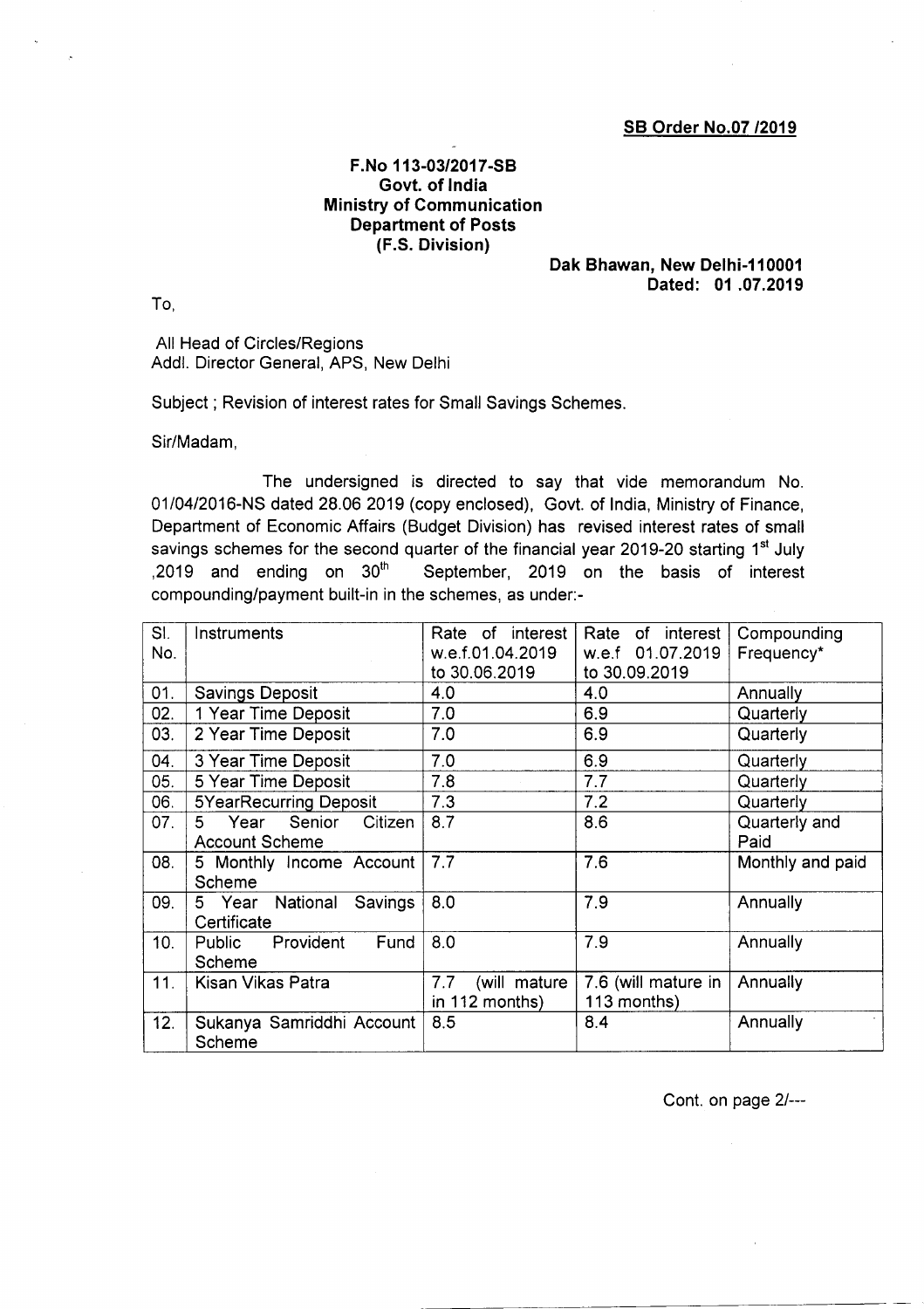3. lt is requested to circulate these changes to all concered for information and necessary guidance. Same may also be placed on the notice board of all Post Offices in public area.The necessary calculation tables will be supplied in due course on receipt from the DEA/MoF.

4. This issues with the approval of Competent Authority

Yours Faithfully,

n<br>N \<br>(@ Meena) Assistant Director (SB-l)

Copy to:-

- 1) DDG (FS)/DDG (VIG)/JS&FA/DDG (PAF)/DDG (RB)/DDG (Estt.)/DDG(PG & !nspections)/ DDG (PCO)
- 2) Director (FS)/Director (CBS), Dak Bhawan.
- 3) Director of Audit (P&T), Delhi.
- 4) All Directors/Dy. Directors of Accounts, Postal
- 5) Director, RAKNPA, Ghaziabad.
- 6) All Directors, Postal Training Centres.
- 7) Director CEPT Mysore for uploading the SB order on India Post Web Site.
- 8) Dy. Director CEPT, DMCC/SDC O/o CPMG T.N.Circle.
- 9) AD /Inspection/PF/Vigilance
- 10)All Accounts Officers ICO(SB)

11) All recognized unions.

- 12)MOF(DEA), NS-ll, North Block, New Delhi
- 13) Jt.Director & HOD (HQ),GO|, Ministry of Finance, NSl, ICCW Building, 4 Deen Dayal Upadhaya Marg, New Delhi -110002.
- 14) PPS to Secretary Posts.
- 1s)PS to Member (Banking).